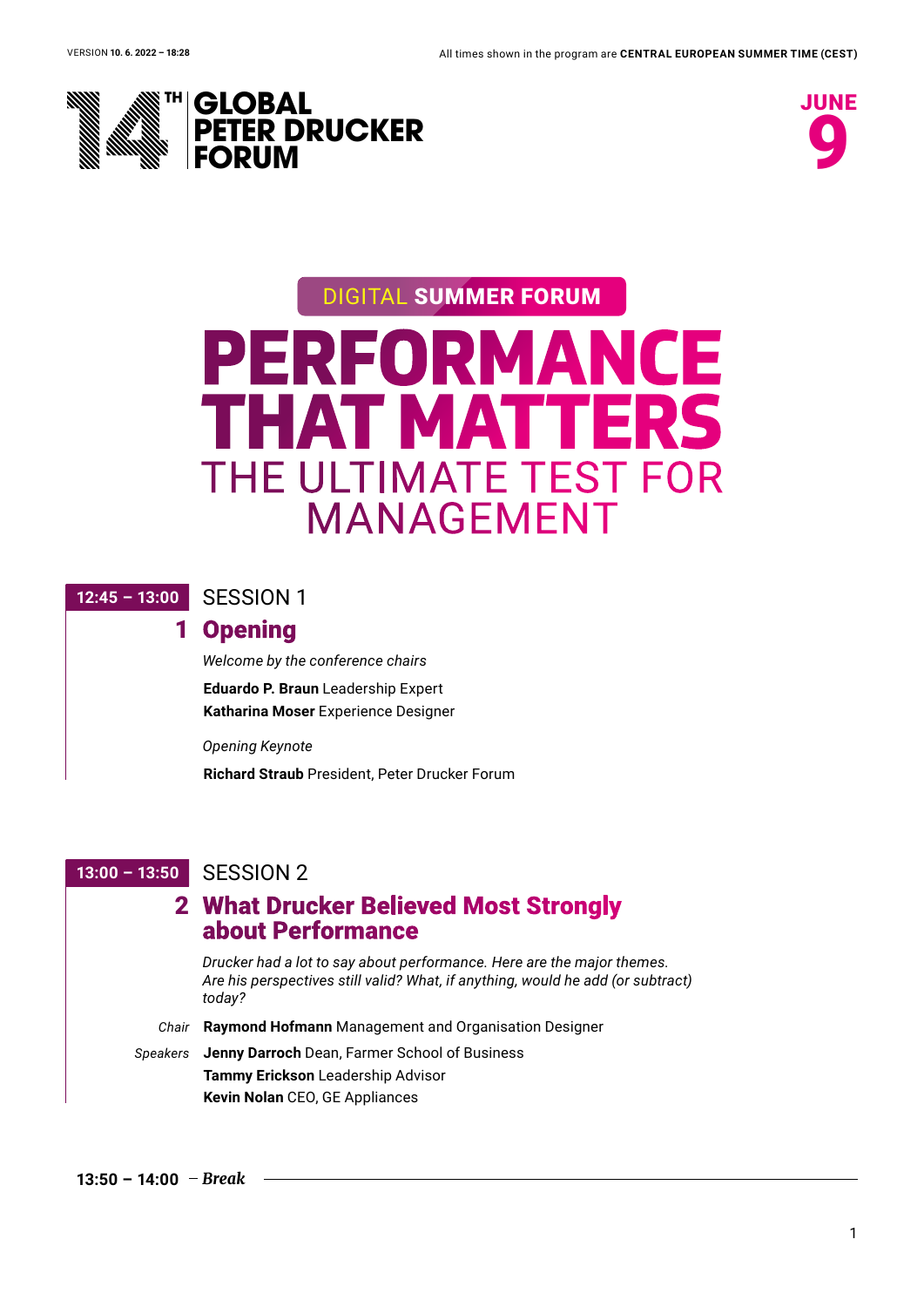#### **14:00 – 14:50** SESSION 3

|          | 3 Reclaiming Focus in a Time of<br><b>Great Distractions</b>                                                                                                                                                                                                                      |
|----------|-----------------------------------------------------------------------------------------------------------------------------------------------------------------------------------------------------------------------------------------------------------------------------------|
|          | The first key to raising performance is to clearly define the objective $-$ and<br>stay laser-focused on what it takes to reach it. Are leaders and organizations<br>seeing their attention torn into too many directions? How do they reach<br>consensus on what really matters? |
| Chair    | Justin Brady Communicator, Writer, Podcaster                                                                                                                                                                                                                                      |
| Speakers | Rita McGrath Professor, Columbia Business School                                                                                                                                                                                                                                  |
|          | <b>Christian Sarkar Regenerative Marketing Institute</b>                                                                                                                                                                                                                          |
|          | Roger L. Martin Leadership Advisor                                                                                                                                                                                                                                                |

**14:50 – 15:40** INTERACTIVE SESSION 4

4 100 QUESTIONS FOR PERFORMANCE THAT MATTERS

*Dive into the results of our co-creation process with the Drucker community*

*Chairs* **Katharina Moser** Experience Designer **Wolfgang Lassl** CSO, Peter Drucker Forum

#### **15:40 – 16:00** *Break*

### **16:00 – 16:50** SESSION 5

# 5 Performance Starts at The Top: **Raising The Leadership Game**

*So many qualities are talked about in leadership: resilience, from resilience and agility to vision and integrity. Which of these capacities are most often lacking in managers? How do you realize more of your potential to have impact? What do the best coaches actually build in their clients?* 

- *Chair* **Mary Meaney Haynes** Philanthropist & Board member
- *Speakers* **Johnny C. Taylor, Jr.** President and CEO, SHRM **Suzy Welch** Business journalist and entrepreneur **Gonzalo Brujó** Global President, Interbrand Group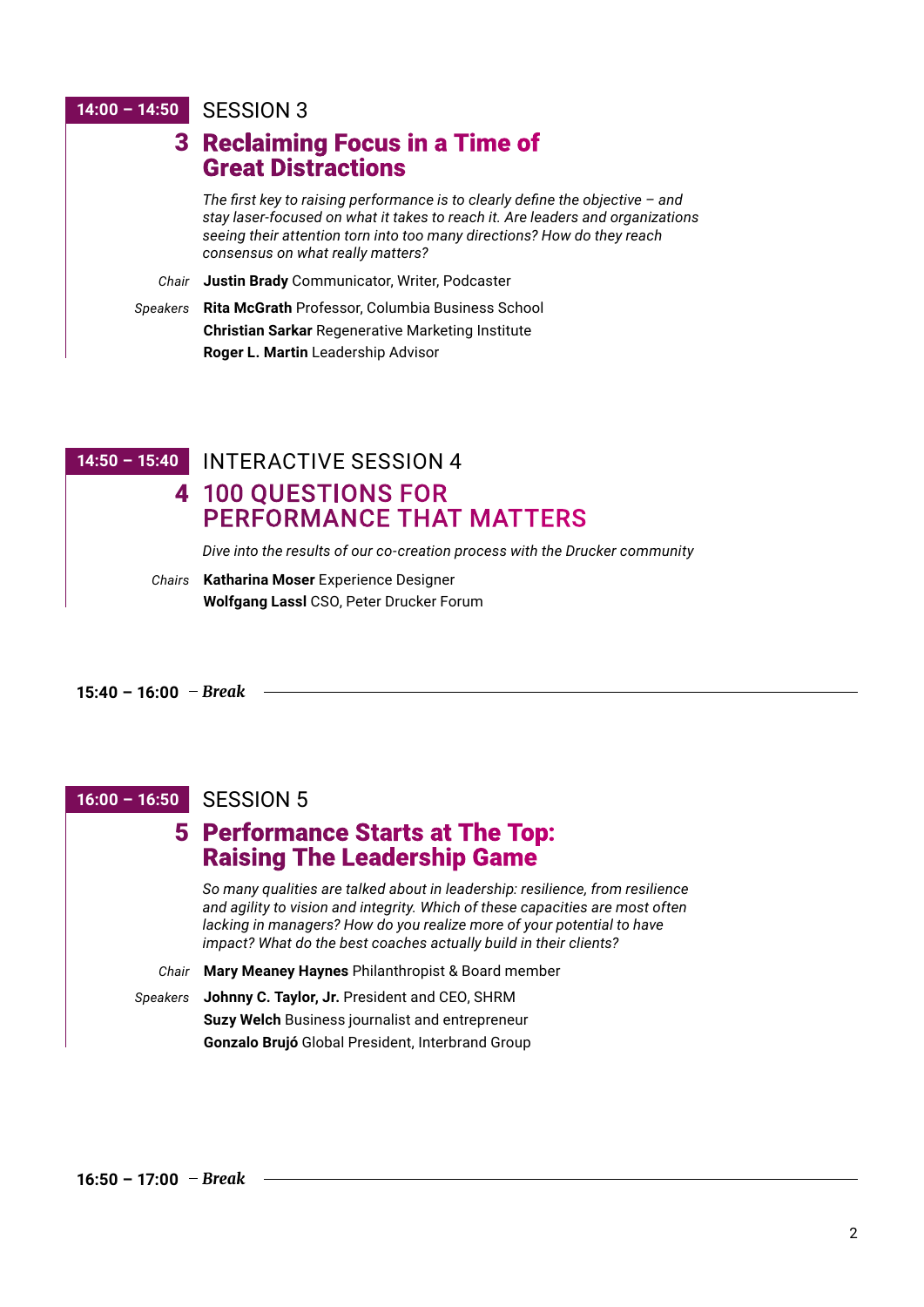#### **17:00 – 17:50** SESSION 6

|          | <b>6 Rethinking Performance Management for</b><br>the Post-Pandemic Hybrid Organization                                                                                                                                                                                                                    |
|----------|------------------------------------------------------------------------------------------------------------------------------------------------------------------------------------------------------------------------------------------------------------------------------------------------------------|
|          | Knowledge workers were abruptly pushed into the world of remote work<br>in 2020 and many have no desire to go back to life as it was. As managers<br>struggle with people's different desires for work at home, collegial office life,<br>and maximum flexibility, how must performance management evolve? |
| Chair    | Abbie Lundberg Editor in Chief, MIT Sloan Management Review                                                                                                                                                                                                                                                |
| Speakers | <b>Whitney Johnson CEO, Disruption Advisors</b>                                                                                                                                                                                                                                                            |
|          | <b>Brian Elliott</b> Executive Leader, Future Forum                                                                                                                                                                                                                                                        |
|          | Alex Adamopoulos CEO, Emergn                                                                                                                                                                                                                                                                               |

### **17:50 – 18:00** SESSION 7

7 HALF-TERM SUMMARY

**Eduardo P. Braun** Leadership Expert

| 18:00 - 18:40 INTERACTIVE SESSION 8            |
|------------------------------------------------|
| <b>8 MASTERMIND: WORK ON YOUR</b>              |
| <b>PERFORMANCE CHALLENGE WITH</b>              |
| <b>THE DRUCKER COMMUNITY</b>                   |
| Chairs Katharina Moser Experience Designer     |
| <b>Wolfgang LassI</b> CSO, Peter Drucker Forum |

#### **18:40 – 19:00** *Break*

**19:00 – 19:50** SESSION 9

## 9 Who Wants to Work in a High-Performance **<sup>W</sup>** Culture?

*Attracting and retaining top talents have never been harder. To get the people you need, do you need to ease up on productivity demands? Or do knowledge workers prefer being part of what Drucker called "the spirit of performance"?*

*Chair* **Karen Woodin-Rodriguez** Career and Business Coach, entrepreneur

*Speakers* **Rahaf Harfoush** Executive Director, Red Thread Institute of Digital Culture **Claudia Crummenerl** Managing Director, Global Practice Lead Workforce and Organization Capgemini Invent **Diane Gherson** Faculty Member, Harvard Business School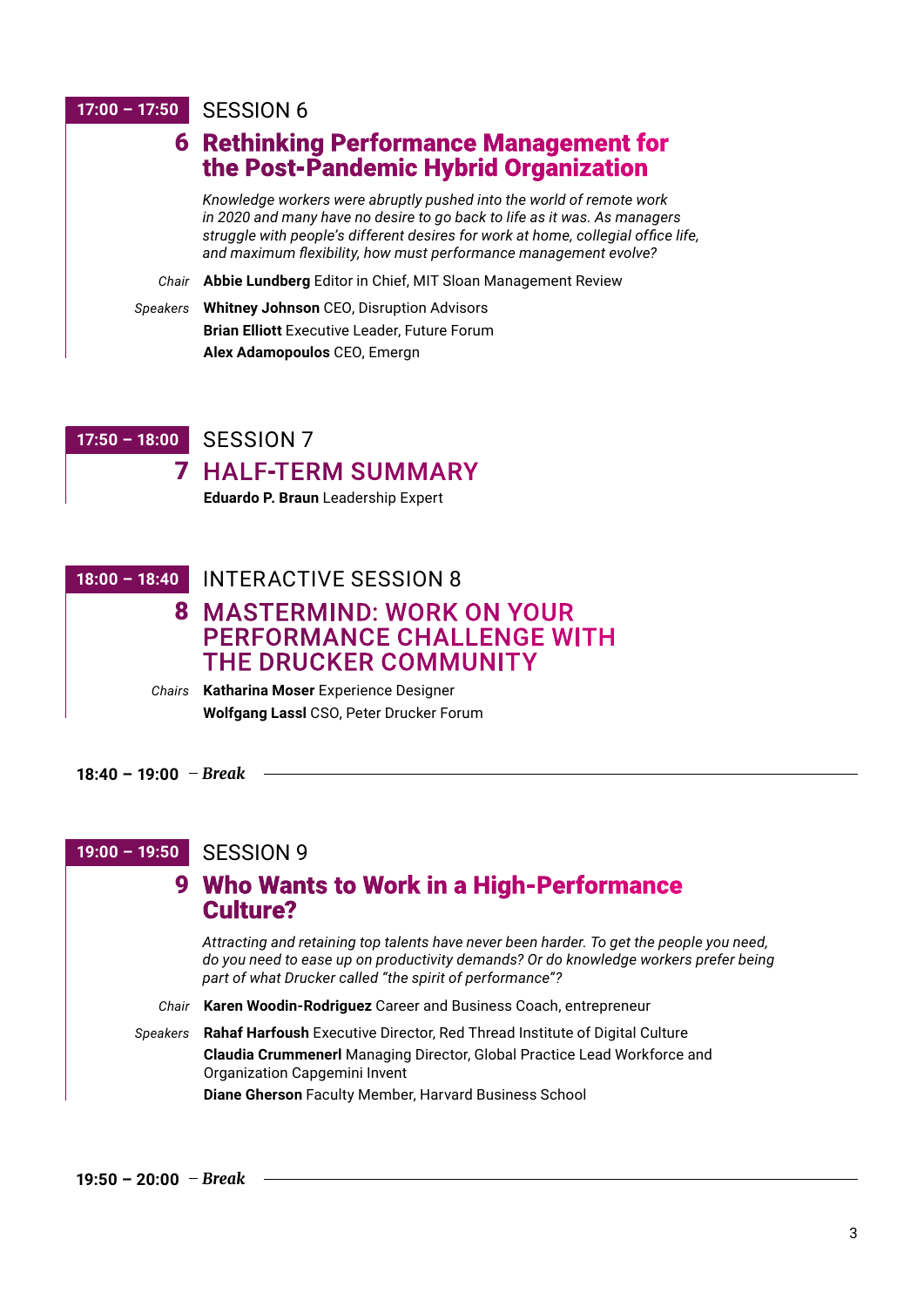#### **20:00 – 20:50** SESSION 10

| 10 The Science of Great Teams and Teamwork                                                                                                                                                                                                                                                       |
|--------------------------------------------------------------------------------------------------------------------------------------------------------------------------------------------------------------------------------------------------------------------------------------------------|
| Creative friction or close friends? Colocated or virtual? Stable or changing?<br>Using human capital analytics, researchers and large employers are<br>discovering the keys to high performance at the project and team level - and<br>the tradeoffs that can make for some difficult decisions. |
| Chair Amy Bernstein Editor, HBR                                                                                                                                                                                                                                                                  |
| Speakers Carol Kauffman Leadership expert<br>Jeremie Brecheisen Partner, Gallup<br>Markus Nordberg Head of Resources Development, CERN                                                                                                                                                           |

**20:50 – 21:00** *Break*

### **21:00 – 21:50** SESSION 11 11 Managing What's Hard to Measure

|       | <u>II Wanaying Wilats Hard to Weasure</u>                                                                                                                                                          |
|-------|----------------------------------------------------------------------------------------------------------------------------------------------------------------------------------------------------|
|       | It's been said that "what can't be measured can't be managed." Yet so<br>much of what matters to stakeholders is impossible to gauge in consistent,<br>disciplined ways. Where does this leave us? |
| Chair | Michele Zanini Co-founder, Management Lab                                                                                                                                                          |
|       | Speakers Avivah Wittenberg-Cox CEO, 20-first                                                                                                                                                       |
|       | <b>Guila Clara Kessous UNESCO Ambassador</b>                                                                                                                                                       |
|       | <b>Steve Denning Senior Contributor at Forbes</b>                                                                                                                                                  |
|       |                                                                                                                                                                                                    |

**21:50 – 22:00** *Break*

### **22:00 – 22:50** SESSION 12

# 12 Managing Performance beyond the Level of the Enterprise

*For Drucker, effective management was hardly just a business concern. It was the key to making resources productive in any realm. At the level of sectors, communities, and societies how much progress have we made? Do we see in today's crucial social institutions the level of management we need?*

*Chair* **Julia Kirby** Editor Harvard University Press

*Speakers* **Mathis Bitton** Student, Yale University

**Lisa Hershman** Entrepreneur & Board Member **Sir John Kay** British economist